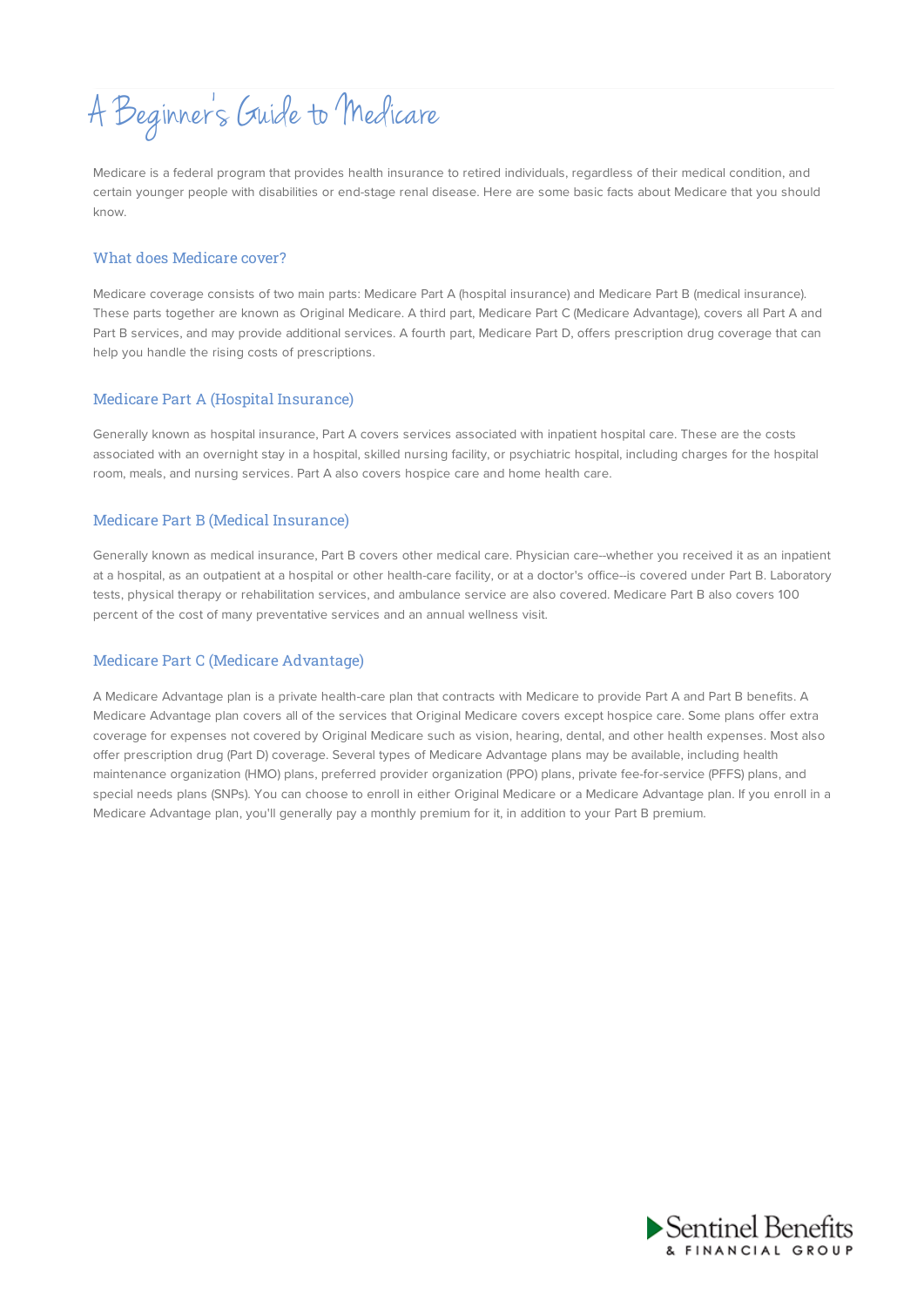# Medicare Part D (Prescription Drug Coverage)

All Medicare beneficiaries are eligible to join a Medicare prescription drug plan offered by private companies or insurers that have been approved by Medicare. Although these plans vary in price and benefits, they all cover a broad number of brand name and generic drugs available at local pharmacies or through the mail. Medicare prescription drug coverage is voluntary, but if you decide to join a plan, keep in mind that some plans cover more drugs or offer a wider selection of pharmacies (for a higher premium) than others. You can get information and help with comparing plans on the Medicare website, www.medicare.gov, or by calling a Medicare counselor at 1-800-Medicare.

# What is not covered by Medicare Parts A and B?

Some medical expenses are not covered by either Part A or B. These expenses include:

- Your Part B premium
- Deductibles, coinsurance, or co-payments that apply
- Most prescription drugs
- Dental care
- Hearing aids
- Eye care
- Custodial care at home or in a nursing home

Medicare Part C may cover some of these expenses, or if you're enrolled in Original Medicare you can purchase a supplemental Medigap insurance policy that will help cover what Medicare does not.

# Are you eligible for Medicare?

Most people age 65 or older who are citizens or permanent residents of the United States are eligible for Medicare Part A (hospital insurance) without paying a monthly premium.

You are eligible at age 65 if:

- You receive or are eligible to receive Social Security or Railroad Retirement Board benefits based on your own work record or on someone else's work record (as a spouse, divorced spouse, widow, widower, divorced widow, divorced widower, or parent), or
- You or your spouse worked long enough in a government job where Medicare taxes were paid

In addition, if you are under age 65, you can get Part A without paying a monthly premium if you have received Social Security or Railroad Retirement Board disability benefits for 24 months, or if you are on kidney dialysis or are a kidney transplant patient.

Even if you're not eligible for free Part A coverage, you may still be able to purchase it by paying a premium. Call the Social Security Administration (SSA) at (800) 772-1213 for more information.

Although Medicare Part B (medical insurance) is optional, most people sign up for it. If you want to join a Medicare managed care plan or a Medicare private fee-for-service plan, you'll need to enroll in both Parts A and B. And Medicare Part B is never free- you'll pay a monthly premium for it, even if you are eligible for premium-free Medicare Part A.

# How much does Medicare cost?

Medicare deductible amounts and premiums change annually. Here's what you'll pay in 2022 if you're enrolled in Original Medicare:

|                      | Premium                                                                                                                                                      | <b>Deductible</b>          | Coinsurance                                                                                                                                                                          |
|----------------------|--------------------------------------------------------------------------------------------------------------------------------------------------------------|----------------------------|--------------------------------------------------------------------------------------------------------------------------------------------------------------------------------------|
| Part A<br>(hospital) | None for most people, but non-<br>eligible individuals pay up to<br>\$499 per month (if they have<br>39 or fewer quarters of<br>Medicare-covered employment) | \$1,556 per benefit period | \$389 per day for the 61st to<br>90th day each benefit period;<br>\$778 per day for the 91st to<br>150th day for each lifetime<br>reserve day (total of 60 lifetime<br>reserve days) |

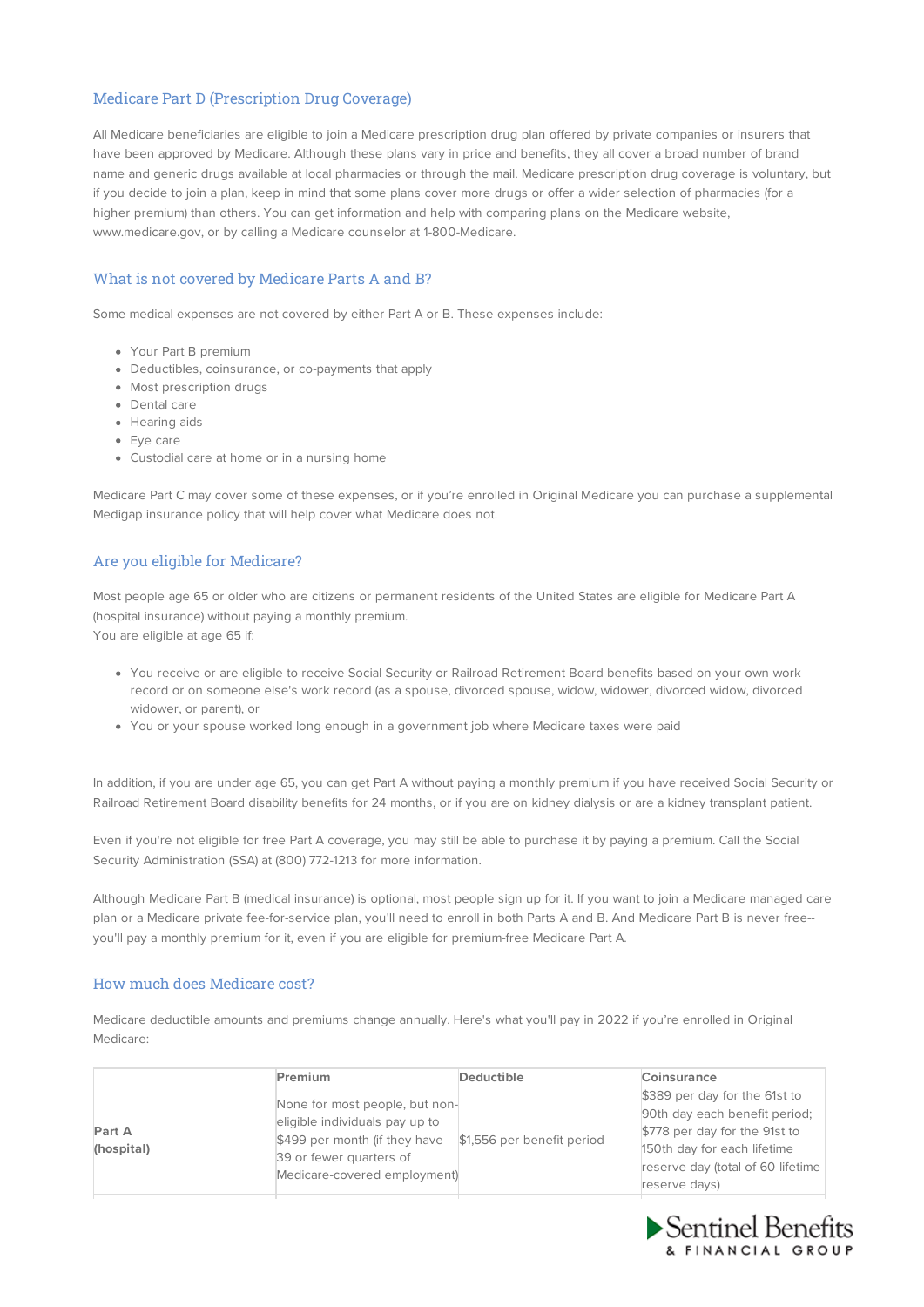After satisfying a deductible if one applies, you normally pay 20 percent of the approved amount for medical expenses

The standard Part B premium amount in 2022 is \$170.10. Most people pay the standard Part B premium amount. If your modified adjusted gross income as reported on your IRS tax return from 2 years ago is above a certain amount, you'll pay the standard premium amount and an Income Related Monthly Adjustment Amount (IRMAA). IRMAA is an extra charge added to your premium.

| File individual tax return        | File joint tax return                          | File married & separate tax  |                      |
|-----------------------------------|------------------------------------------------|------------------------------|----------------------|
|                                   |                                                | return                       |                      |
| If your yearly income in 2020 was | You pay each month (in                         |                              |                      |
|                                   | 2022                                           |                              |                      |
| \$91,000 or less                  | \$182,000 or less                              | \$91,000 or less             | Your plan premium    |
| above \$91,000 up to \$114,000    | above \$182,000 up to \$228,000                | Not applicable               | $$12.40 + your plan$ |
|                                   |                                                |                              | premium              |
| above \$114,000 up to \$142,000   | above \$228,000 up to \$284,000 Not applicable |                              | $$32.10 + your plan$ |
|                                   |                                                |                              | premium              |
| above \$142,000 up to \$170,000   | above \$284,000 up to \$340,000 Not applicable |                              | $$51.70 + your plan$ |
|                                   |                                                |                              | premium              |
| above \$170,000 and less than     | above \$340,000 and less than                  | above \$91,000 and less than | $$71.30 + your plan$ |
| \$500,000                         | \$750,000                                      | \$409,000                    | premium              |
| \$500,000 or above                | \$750,000 and above                            | \$409,000 and above          | $$77.90 + your plan$ |
|                                   |                                                |                              | premium              |

Due to a provision in the Social Security Act called the "hold harmless" rule, Medicare Part B premiums for existing beneficiaries who have their premiums deducted from their Social Security benefits can't increase faster than their Social Security benefits.

Beneficiaries with higher incomes have paid higher Medicare Part B premiums since 2007. To determine if you're subject to income-related premiums, the SSA uses the most recent federal tax return provided by the IRS. Generally, the tax return you filed in 2019 (based on 2018 income) will be used to determine if you will pay an income-related premium in 2020. You can contact the SSA at (800) 772-1213 if you have new information to report that might change the determination and lower your premium.

Since Original Medicare doesn't cover every type of medical care, and you'll have to pay deductibles and coinsurance, you may want to buy a Medicare supplemental insurance (Medigap) policy.

If you're enrolled in a Medicare Advantage plan, you'll generally pay one monthly premium for that plan in addition to your Medicare Part B premium. Each Medicare Advantage plan has different premiums and costs for services, and coverage varies, so what you'll pay depends on the plan you have.

# Who administers the Medicare program?

The Centers for Medicare & Medicaid Services (CMS) has overall responsibility for administering the Medicare program and sets standards and policies. The CMS also manages the official government website for Medicare, medicare.gov. But it's the SSA that processes Medicare applications and answers Medicare eligibility questions.

# How do you sign up for Medicare?

You'll be automatically enrolled in Medicare when you turn 65 if you're already receiving Social Security benefits, or when you apply for Social Security benefits at age 65. In either case, the SSA will notify you that you're being enrolled.

Although there's no cost to enroll in Medicare Part A, you'll pay a premium to enroll in Medicare Part B. If you've been automatically enrolled in Part B, you'll be notified that you have a certain amount of time after your enrollment date to decline coverage. Even if you decide not to enroll in Medicare Part B during the initial enrollment period, you can enroll later during the annual general enrollment period that runs from January 1 to March 31 each year. However, you may pay a slightly higher